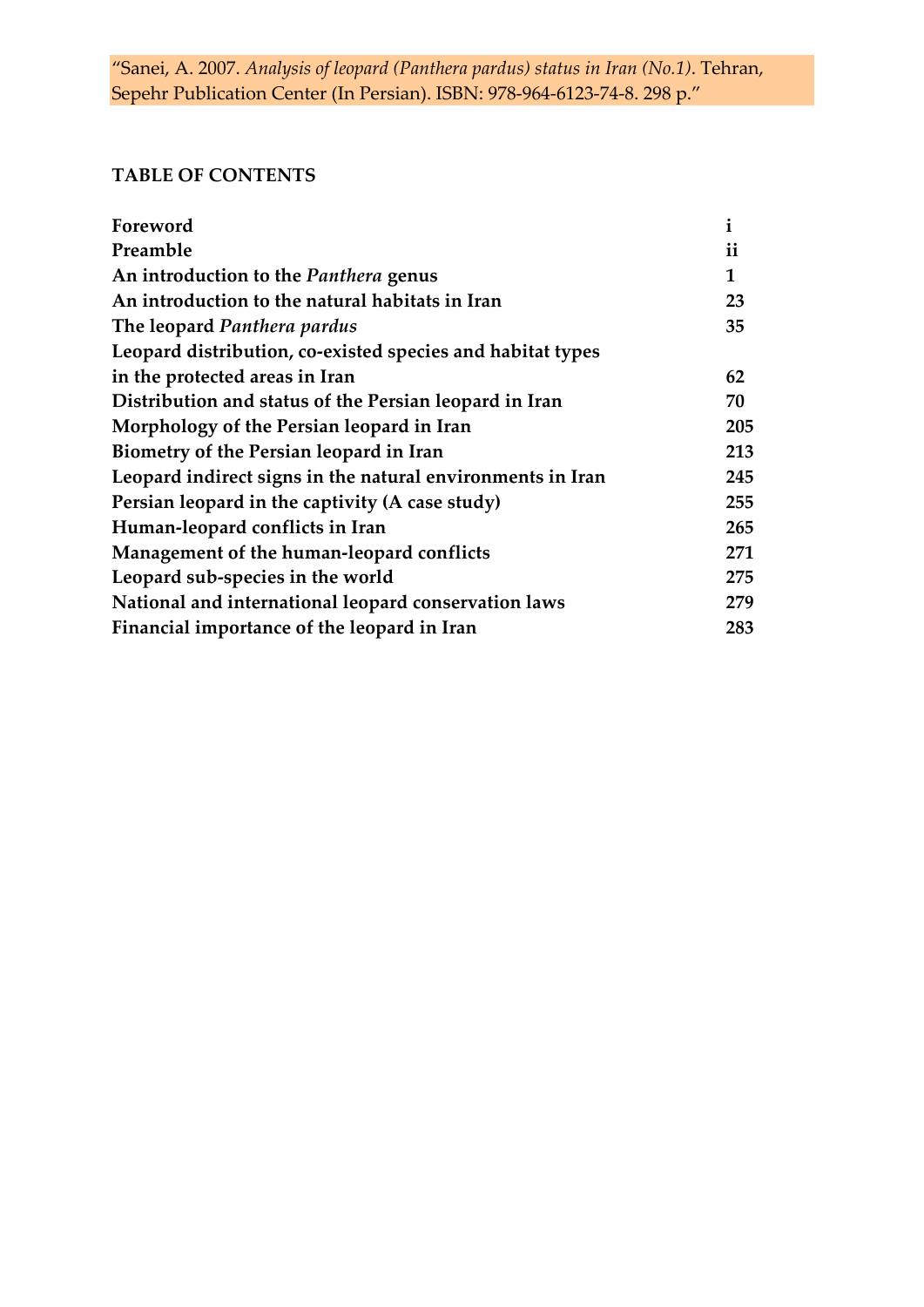Summary of chapter 7 in "Sanei, A. 2007. *Analysis of leopard (Panthera pardus) status in Iran (No.1)*. Tehran, Sepehr Publication Center (In Persian). 298 p."

## **Biometry**

## **Summary of chapter 7 in "Sanei, A. 2007.** *Analysis of leopard (Panthera pardus) status in Iran (No.1)***. Tehran, Sepehr Publication Center (In Persian). 298 p."**

I collected measurements of alive and dead leopard individuals, leopard skeletons, skulls; flat skins as well as taxidermy leopard individuals from 2002 to 2006 mainly based on the WCS biometry protocol (See also Figure 1 and 2). However, more detail data is presented in the original text.



Sample code: 1 Location: Khorasan province Total body length: 240 cm Gender: Male

Photo: Arezoo Sanei



Photo: Arezoo Sanei

Sample code: 2 Location: Unknown Total body length: 219 cm Gender: Male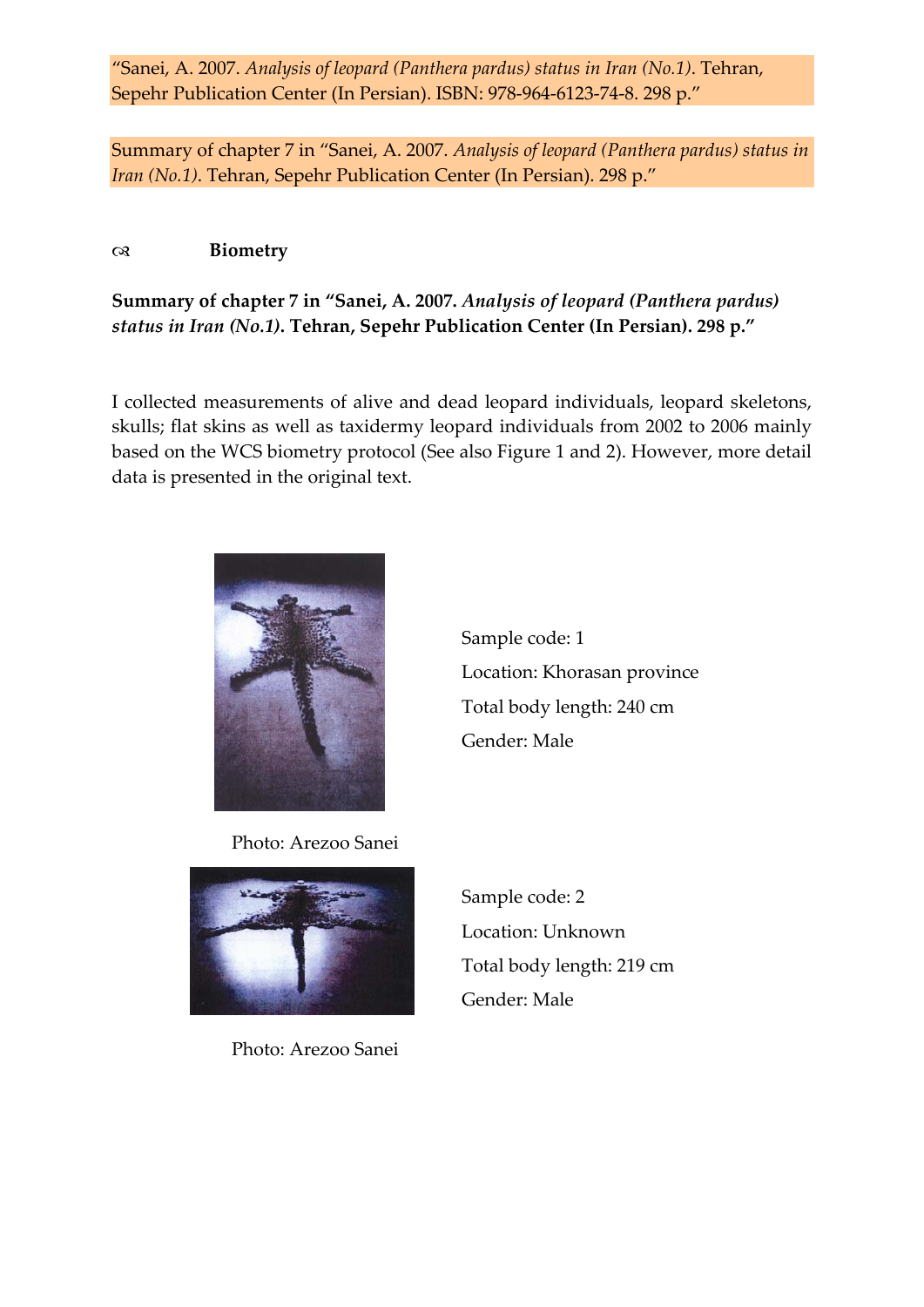

Photo: Arezoo Sanei Gender: Male

Sample code: 3 Location: Semnan province Total Length: 117 cm



Photo: Arezoo Sanei

Sample code: 4 Location: Gorgan‐Golestan province Total body length: 250 cm Gender: Male



Photo: Arezoo Sanei

Sample code: 5 Location: Gorgan‐Golestan province Total body length: 255 cm Gender: Male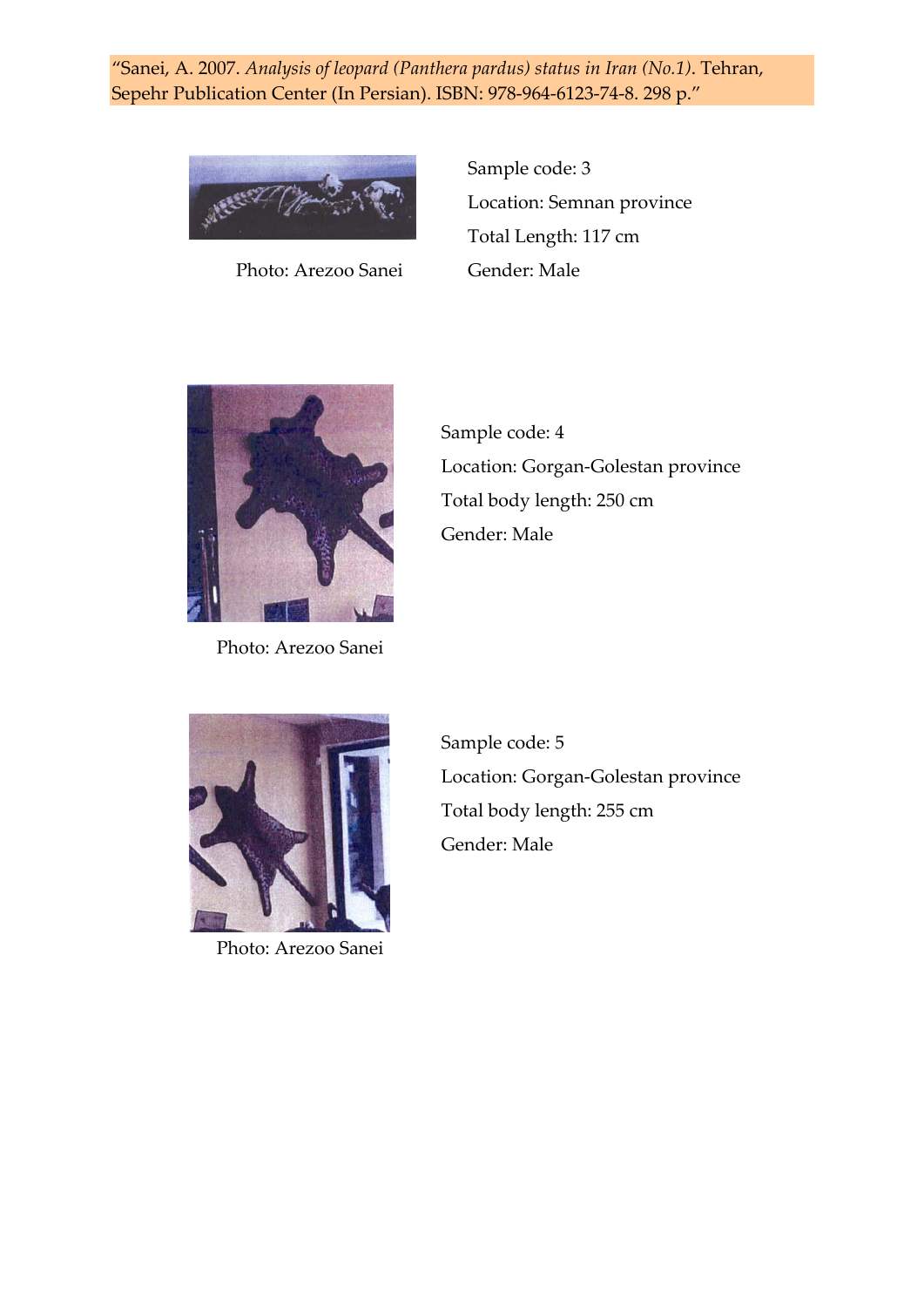



Sample code: 6 Location: Mazandaran province Total body length: 240 cm Gender: Male

Photo: Arezoo Sanei



Photo: Arezoo Sanei



Photo: Dr. Tajbakhsh

Sample code: 7 Location: Mazandaran province Total body length: 234 cm Gender: Male

Sample code: 8 Location: Khosh‐yeilagh, Semnan province Total body length:227 cm Gender:Male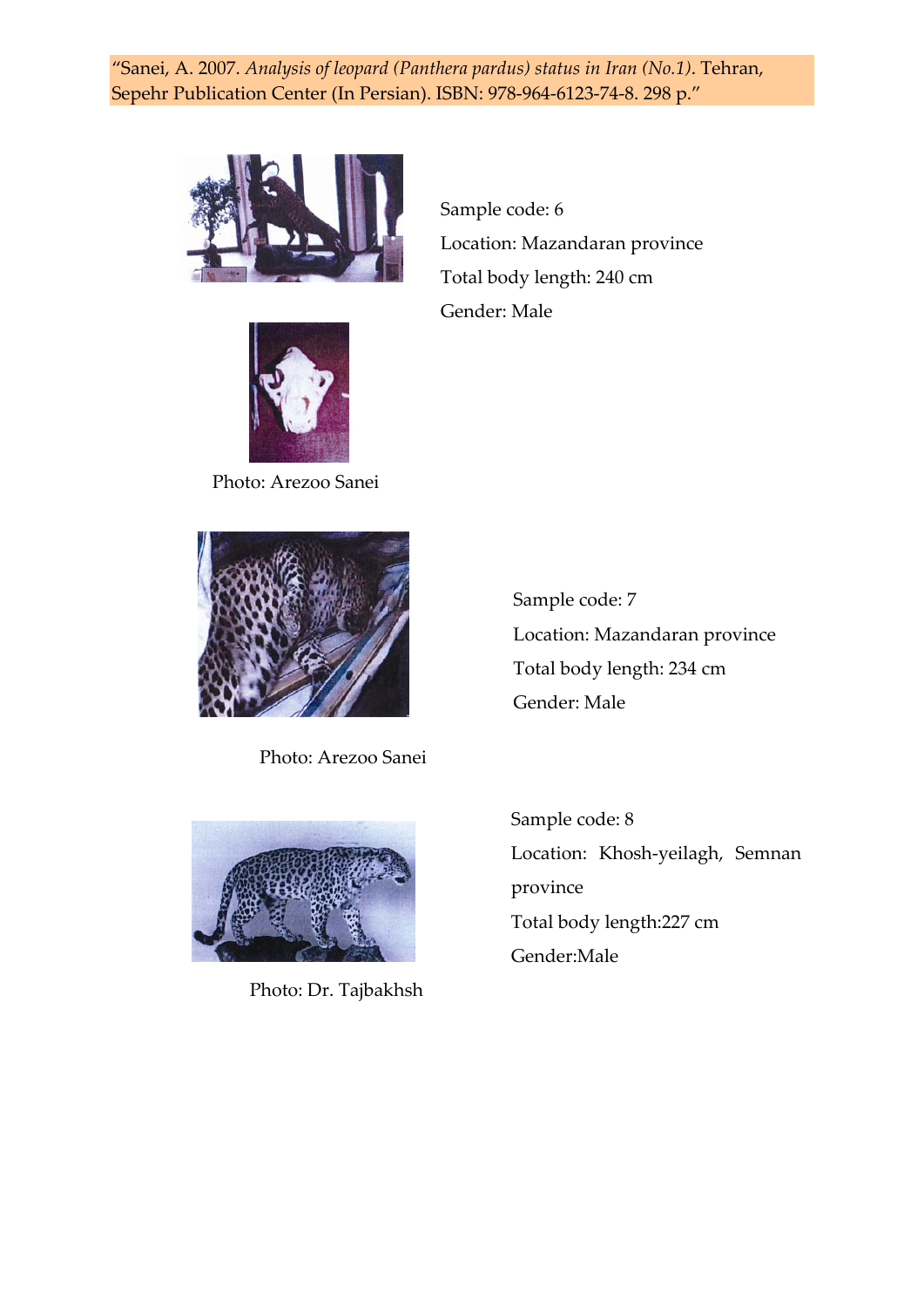

Photo: Arezoo Sanei

Sample code: 9 Location: Unknown Total body length: 234 cm Gender:Male



Photo: Arezoo Sanei

Sample code: 10 Location: Neishabour, Khorasan province. Total body length: 210 cm Gender: Female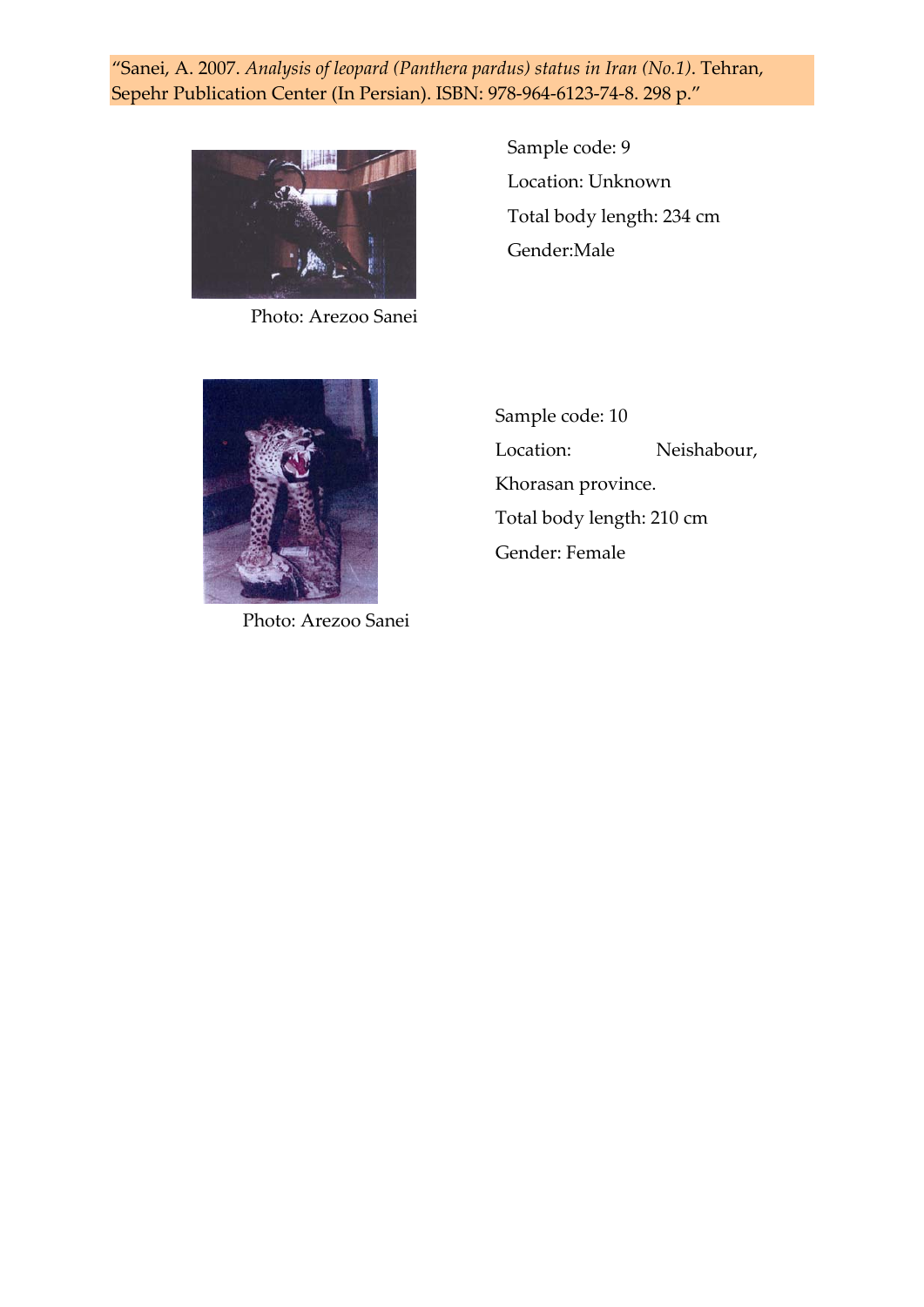

Photo: Arezoo Sanei

Sample code:11 Location: Dargaz- Khorasan province Total body length: 245 cm Gender:Male



Etemad, 1985

Sample code:12 Location: Bandar‐Gaz Total body length: 208 cm Gender: Unknown



Etemad, 1985

Sample code:13 Location: Kerman Total body length: 202 cm Gender: Unknown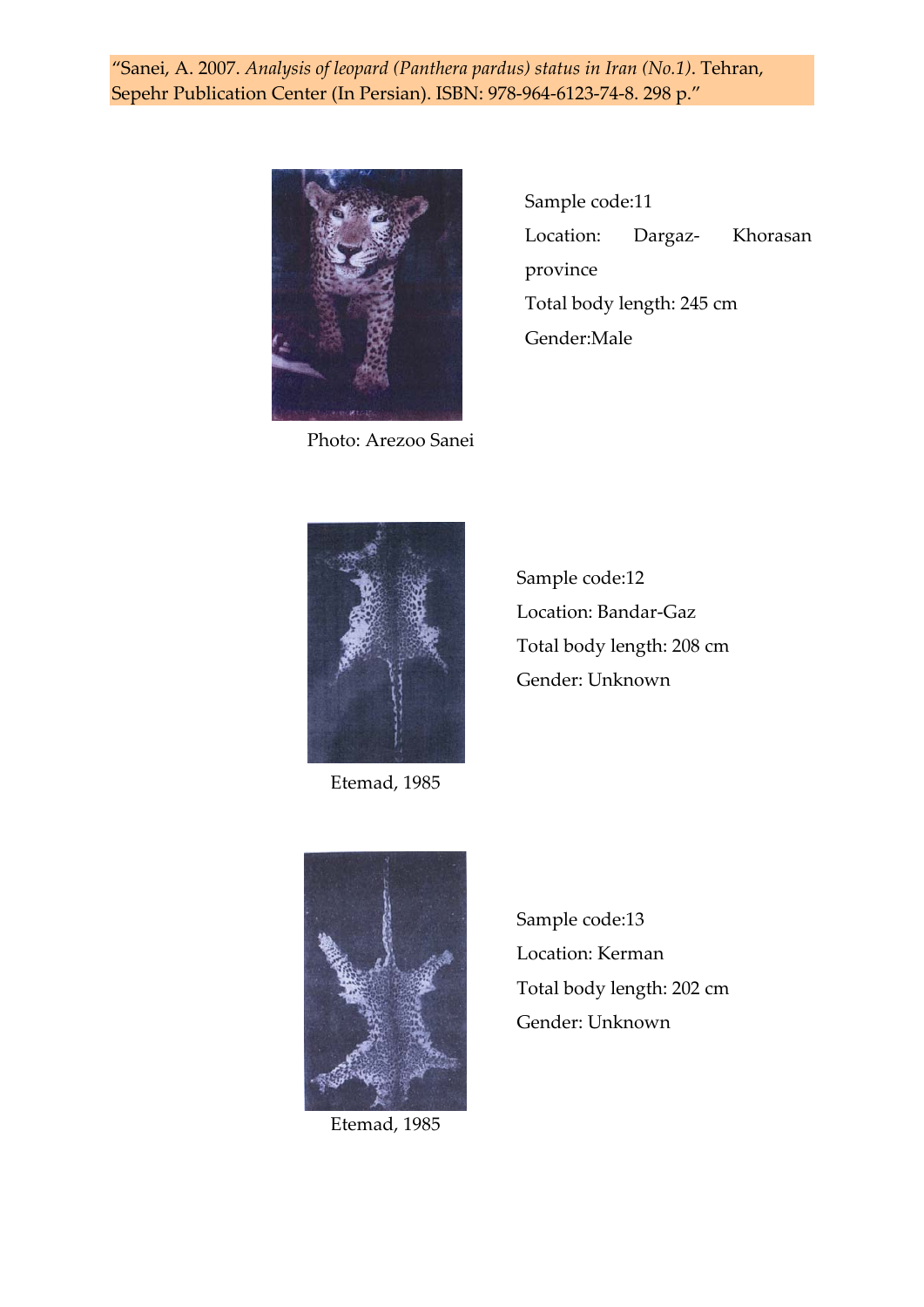

**Top: Leopard skeleton originated from Dargaz, Khorasan province (Photo: Arezoo Sanei).**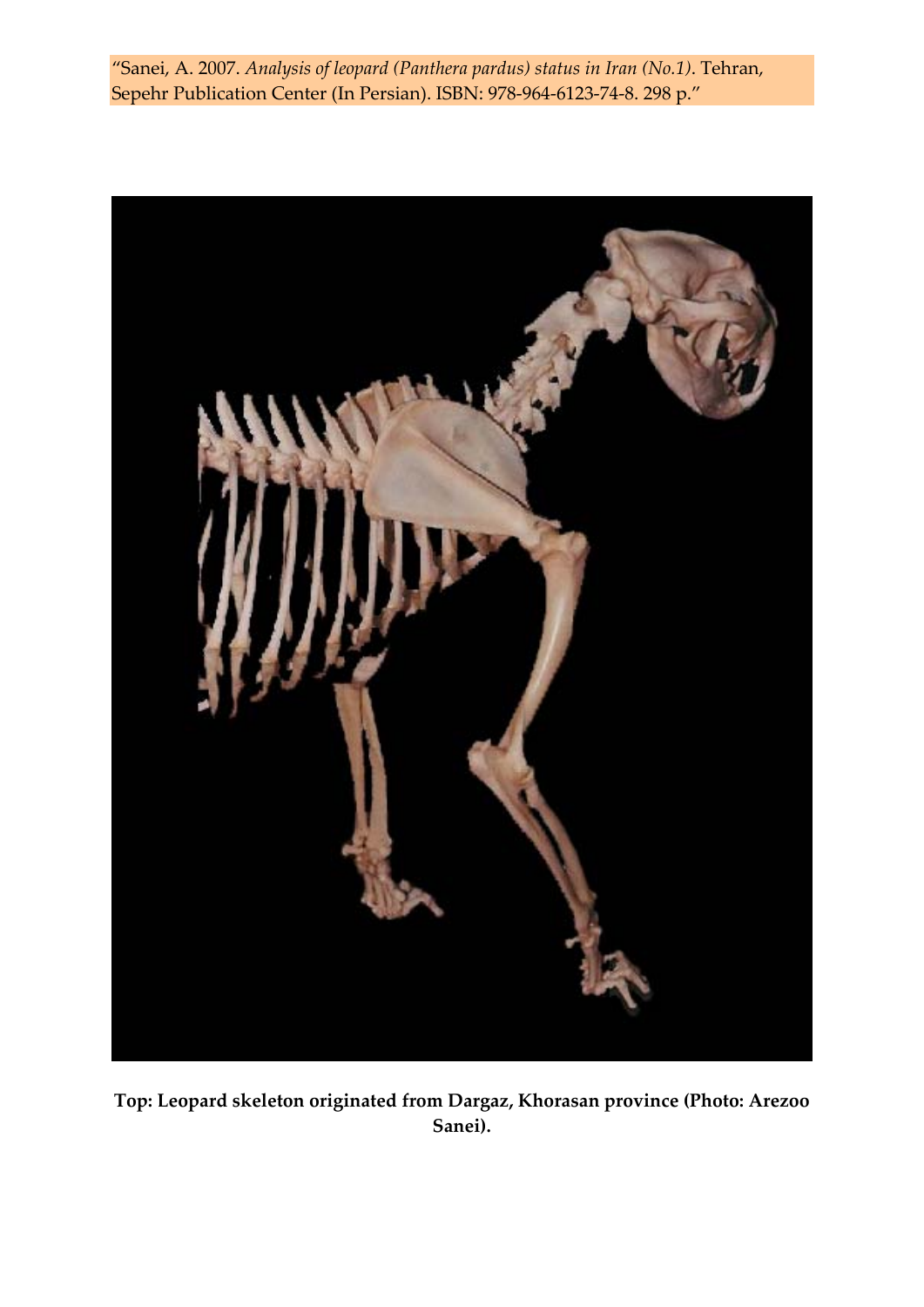| Sample Type: Flat skin                          | Location of Origin: Khorasan province |
|-------------------------------------------------|---------------------------------------|
| Factor                                          | Measurement (cm)                      |
| Tip of nose to base of tail (A)                 | 148 cm                                |
| Base of the tail to the end of the tail         | 92                                    |
| Tip of right front leg to tip of left front leg | 131                                   |
| (E)                                             |                                       |
| Width of skin-Chest (D)                         | 77                                    |
| Width of skin (C)                               | 64                                    |
| Width of skin-Abdomen (B)                       | 72                                    |
| Width of skin-Neck (F)                          |                                       |
| Distance between ears (G)                       | 4                                     |

| Sample Type: Flat skin                          | Location of Origin: Unknown |                  |
|-------------------------------------------------|-----------------------------|------------------|
| Factor                                          |                             | Measurement (cm) |
| Tip of nose to base of tail (A)                 |                             | 137              |
| Base of the tail to the end of the tail         |                             | 81               |
| Tip of right front leg to tip of left front leg |                             | 134              |
| (E)                                             |                             |                  |
| Width of skin-Chest (D)                         |                             | 64               |
| Width of skin (C)                               |                             | 49               |
| Width of skin-Abdomen (B)                       |                             | 60               |
| Width of skin-Neck (F)                          |                             | 37               |
| Distance between ears (G)                       |                             | 9                |

| Sample Type: Flat skin                          | <b>Location of Origin: Gorgan</b> |                  |
|-------------------------------------------------|-----------------------------------|------------------|
| Factor                                          |                                   | Measurement (cm) |
| Tip of nose to base of tail (A)                 |                                   | 150              |
| Base of the tail to the end of the tail         |                                   | 105              |
| Tip of right front leg to tip of left front leg |                                   | 155              |
| (E)                                             |                                   |                  |
| Width of skin-Chest (D)                         |                                   | 75               |
| Width of skin (C)                               |                                   | 70               |
| Width of skin-Abdomen (B)                       |                                   | 85               |
| Width of skin-Neck (F)                          |                                   |                  |
| Distance between ears (G)                       |                                   |                  |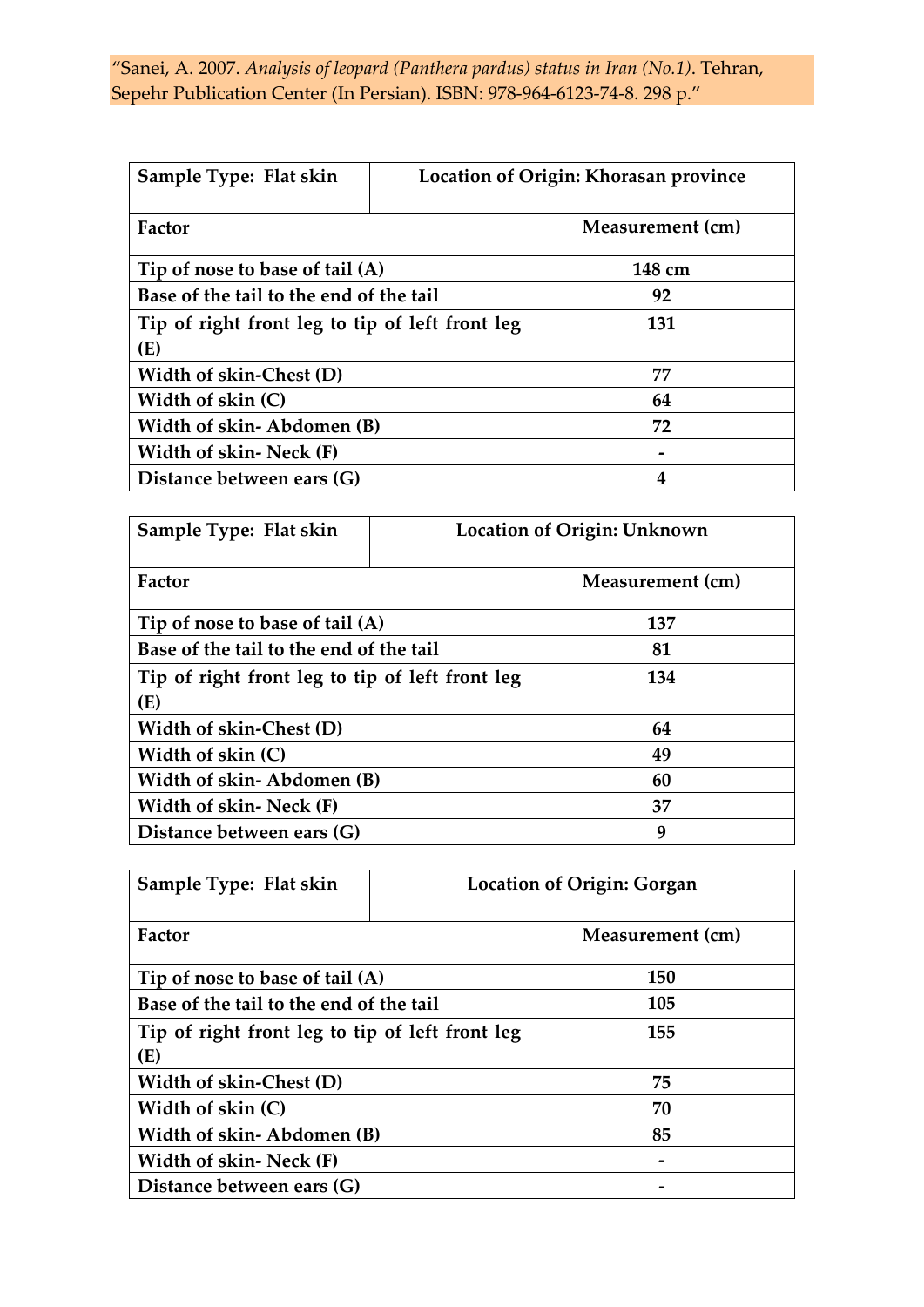| Sample Type: Flat skin                      | Location of Origin: Bandar-Gaz |
|---------------------------------------------|--------------------------------|
| Factor                                      | Measurement (cm)               |
| Tip of nose to base of tail (A)             | 120                            |
| Base of the tail to the end of the tail (B) |                                |

| Sample Type: Flat skin                      | Location of Origin: Kerman |
|---------------------------------------------|----------------------------|
| Factor                                      | Measurement (cm)           |
| Tip of nose to base of tail (A)             | 112                        |
| Base of the tail to the end of the tail (B) | 90                         |
| Height of the hind leg (G)                  | 25                         |

| Sample Type: Flat skin                      | Location of Origin: Guladeh-Gorgan |                  |
|---------------------------------------------|------------------------------------|------------------|
| Factor                                      |                                    | Measurement (cm) |
| Tip of nose to base of tail (A)             |                                    | 177              |
| Base of the tail to the end of the tail (B) |                                    | 80               |

| Sample Type: Flat skin                      | <b>Location of Origin: Gorgan</b> |                  |
|---------------------------------------------|-----------------------------------|------------------|
| Factor                                      |                                   | Measurement (cm) |
| Tip of nose to base of tail (A)             |                                   | 177              |
| Base of the tail to the end of the tail (B) |                                   |                  |

| Sample Type: Flat skin                      | <b>Location of Origin: Dezful</b> |                  |
|---------------------------------------------|-----------------------------------|------------------|
| Factor                                      |                                   | Measurement (cm) |
| Tip of nose to base of tail (A)             |                                   | 174              |
| Base of the tail to the end of the tail (B) |                                   | 95               |

| Sample Type: Flat skin                      | Location of Origin: Unknown |                  |
|---------------------------------------------|-----------------------------|------------------|
| Factor                                      |                             | Measurement (cm) |
| Tip of nose to base of tail (A)             |                             | 142              |
| Base of the tail to the end of the tail (B) |                             | 89               |

| Sample Type: Flat skin | <b>Location of Origin: Lorestan</b> |
|------------------------|-------------------------------------|
|                        |                                     |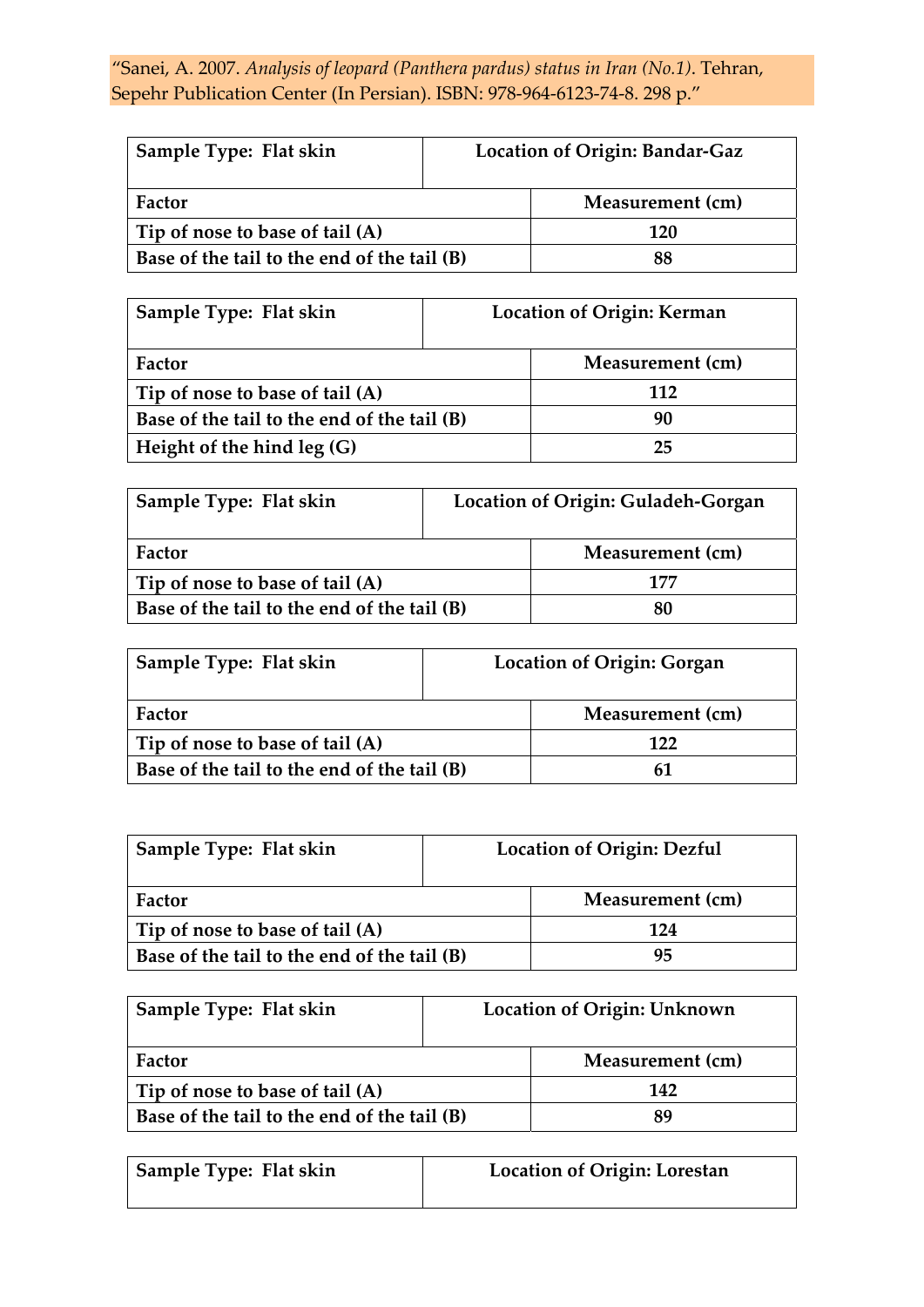| Factor                                      | Measurement (cm) |
|---------------------------------------------|------------------|
| Tip of nose to base of tail (A)             | 117              |
| Base of the tail to the end of the tail (B) |                  |

| Sample Type: Flat skin                      | <b>Location of Origin: Fars</b> |                  |  |
|---------------------------------------------|---------------------------------|------------------|--|
| Factor                                      |                                 | Measurement (cm) |  |
| Tip of nose to base of tail (A)             |                                 | 142              |  |
| Base of the tail to the end of the tail (B) |                                 | 75               |  |

| Sample Type: Flat skin                      | <b>Location of Origin: Fars</b> |                  |
|---------------------------------------------|---------------------------------|------------------|
| Factor                                      |                                 | Measurement (cm) |
| Tip of nose to base of tail (A)             |                                 | 127              |
| Base of the tail to the end of the tail (B) |                                 |                  |

| Sample Type: Flat skin                      | Location of Origin: Zanjan |                  |
|---------------------------------------------|----------------------------|------------------|
| Factor                                      |                            | Measurement (cm) |
| Tip of nose to base of tail (A)             |                            |                  |
| Base of the tail to the end of the tail (B) |                            | 88               |
| Height of the hind leg (G)                  |                            |                  |

**(See also Moradi, 1999 and Etemad, 1985)**

| Sample Type: Taxidermy individual           | Location of Origin: Mazandaran |  |
|---------------------------------------------|--------------------------------|--|
| Factor                                      | Measurement (cm)               |  |
| Tip of nose to base of tail (A)             | <b>150</b>                     |  |
| Base of the tail to the end of the tail (B) | 90                             |  |
| Height of the front $leg(D)$                | 81                             |  |
| Height of the hind $leg(G)$                 |                                |  |
| Girth of the Chest (E)                      |                                |  |
| Girth of the Abdomen (F)                    |                                |  |
| Girth of Neck (C)                           | 66                             |  |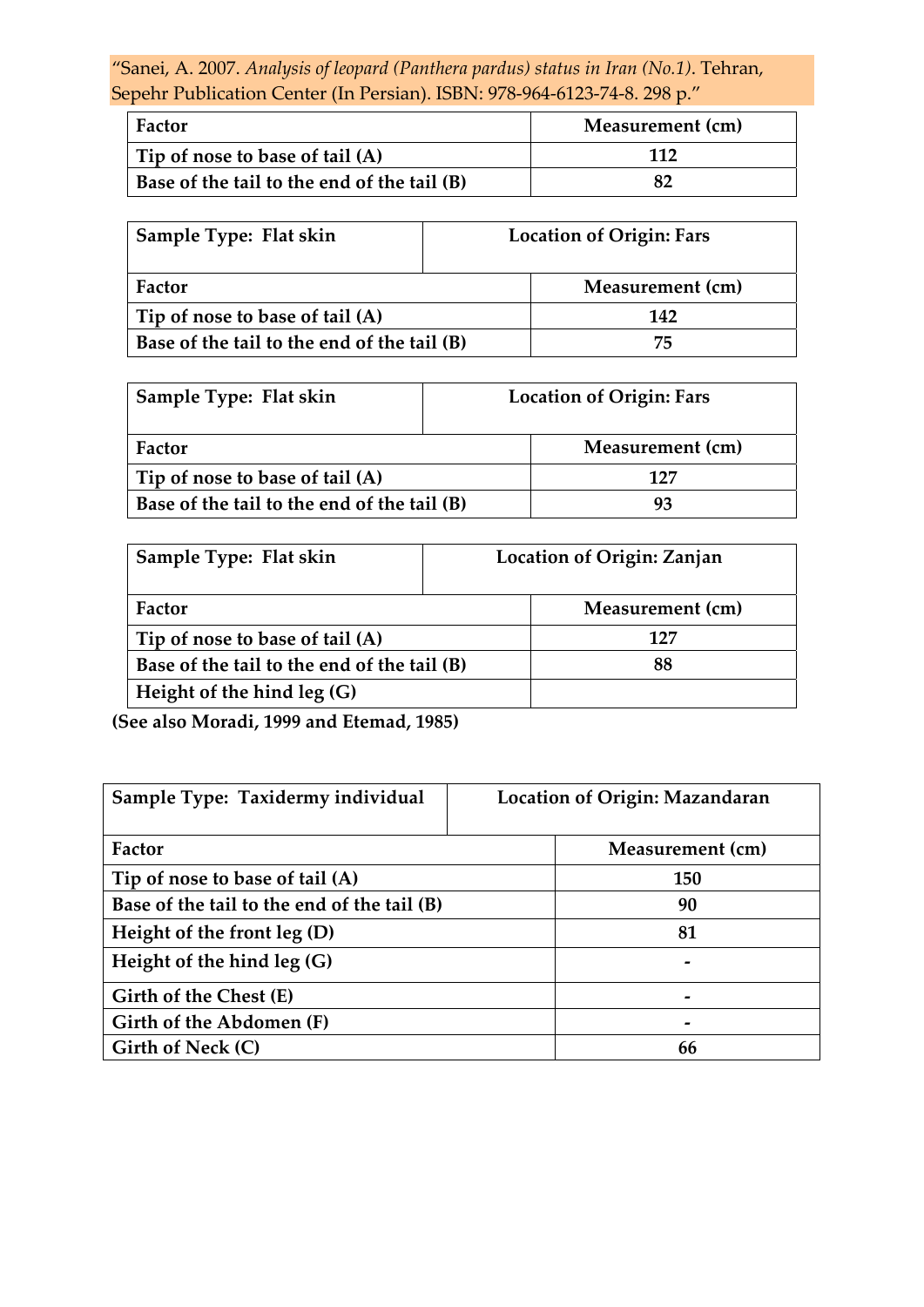"Sanei, A. 2007. *Analysis of leopard (Panthera pardus) status in Iran (No.1)*. Tehran, Sepehr Publication Center (In Persian). ISBN: 978-964-6123-74-8. 298 p."

| Sample Type: Dead individual                | Location of Origin: Semnan-Touran<br><b>National Park</b> |  |
|---------------------------------------------|-----------------------------------------------------------|--|
| Factor                                      | Measurement (cm)                                          |  |
| Tip of nose to base of tail (A)             | 137                                                       |  |
| Base of the tail to the end of the tail (B) | 80                                                        |  |
| Height of the front $leg(D)$                | 75                                                        |  |
| Height of the hind $leg(G)$                 | 71                                                        |  |
| Girth of the Chest (E)                      |                                                           |  |
| Girth of the Abdomen (F)                    |                                                           |  |
| Girth of Neck (C)                           | 53                                                        |  |

| Sample Type: Taxidermy individual           | <b>Location of Origin: Golestan</b> |                  |
|---------------------------------------------|-------------------------------------|------------------|
| Factor                                      |                                     | Measurement (cm) |
| Tip of nose to base of tail (A)             |                                     | 155              |
| Base of the tail to the end of the tail (B) |                                     | 92               |
| Height of the front $leg(D)$                |                                     | 91               |
| Height of the hind $leg(G)$                 |                                     | 90               |
| Girth of the Chest (E)                      |                                     | 99               |
| Girth of the Abdomen (F)                    |                                     | 101              |
| Girth of Neck (C)                           |                                     | 64               |

| Sample Type: Taxidermy individual           | <b>Location of Origin: Golestan</b> |                  |
|---------------------------------------------|-------------------------------------|------------------|
| Factor                                      |                                     | Measurement (cm) |
| Tip of nose to base of tail (A)             |                                     | 138              |
| Base of the tail to the end of the tail (B) |                                     | 105              |
| Height of the front $leg(D)$                |                                     | 80               |
| Height of the hind $leg(G)$                 |                                     | 79               |
| Girth of the Chest (E)                      |                                     | 96               |
| Girth of the Abdomen (F)                    |                                     | 78               |
| Girth of Neck (C)                           |                                     |                  |

| Sample Type: Alive individual               | <b>Location of Origin: Golestan</b> |                 |
|---------------------------------------------|-------------------------------------|-----------------|
| (A young male individual)                   |                                     |                 |
|                                             |                                     |                 |
| Weight                                      |                                     | $64 \text{ kg}$ |
| Factor                                      |                                     | Measurement     |
| Tip of nose to base of tail (A)             |                                     | 147             |
| Base of the tail to the end of the tail (B) |                                     | 87              |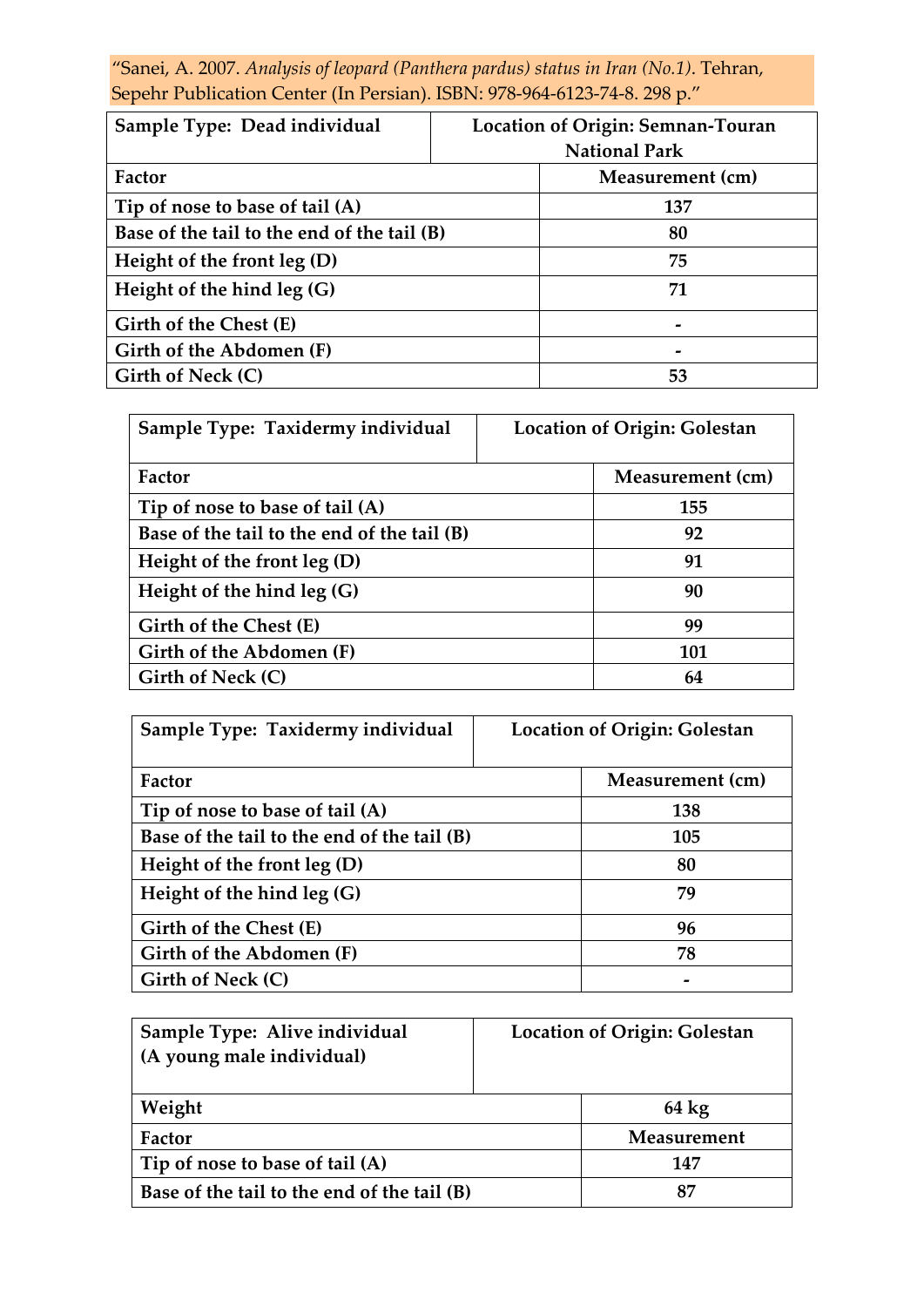| Height of the front $leg(D)$ | 75 |
|------------------------------|----|
| Height of the hind $leg(G)$  |    |
| Girth of the Chest (E)       | 87 |
| Girth of the Abdomen (F)     | 76 |
| Girth of Neck (C)            | 54 |



**A leopard skull and leopard jaws obtained from Golestan province (Photo: Arezoo Sanei).**

| Sample Type: Skull |        |       |
|--------------------|--------|-------|
| Location of origin | Length | Width |
| Mazandaran         | 27.1   | 19.1  |
| Amol               | 27.1   | 17.7  |
| Amol               | 27.0   | 17.0  |
| Shahroud           | 25.9   | 17.0  |
| <b>Bojnourd</b>    | 25.7   | 16.8  |
| Gorgan             | 25.6   | 16.0  |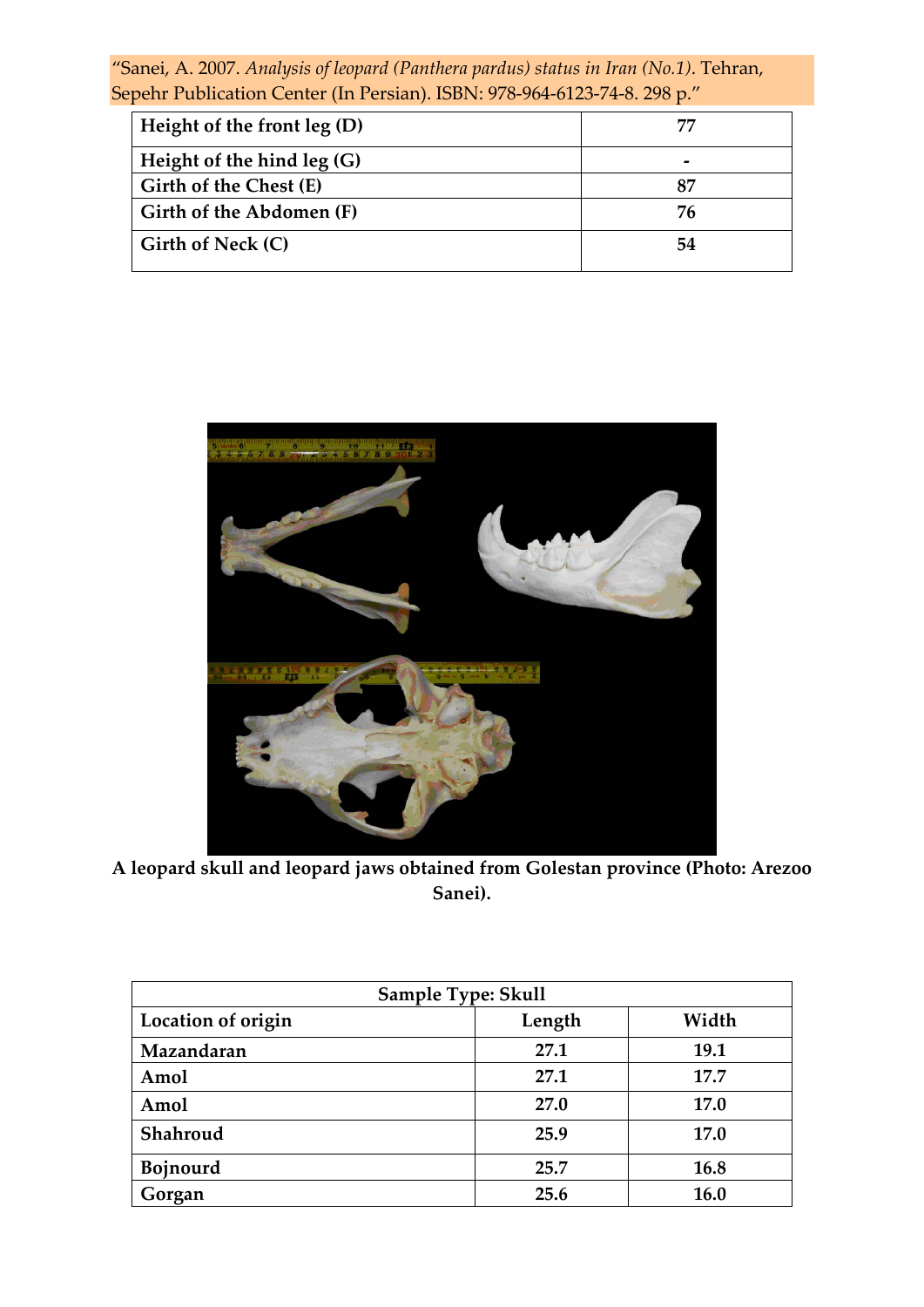| Damghan                   | 25.6 | 15.8 |
|---------------------------|------|------|
| Loshan                    | 24.1 | 16.1 |
| East Azarbaijan           | 24.0 | 15.5 |
| Mazandaran                | 23.3 | 15.6 |
| Unknown                   | 23.0 | 15.5 |
| Khosh-Yeilagh             | 23.2 | 15.0 |
| Khosh-Yeilagh             | 23.2 | 15.0 |
| Mazandaran                | 23.0 | 15.0 |
| Shahroud                  | 23.6 | 14.3 |
| Semnan province           | 23.5 |      |
| Gorgan                    | 23.0 | -    |
| Kerman                    | 21.0 |      |
| Zanjan                    | 19.9 |      |
| Gorgan                    | 26.2 |      |
| Fars province             | 26.0 | 17.0 |
| Minu-Dasht                | 26.7 | 17.4 |
| Golestan national park    | 27.8 | 18.4 |
| Golestan province         | 24.3 | 16.7 |
| Livan Village,            | 26.4 | 16.7 |
| Livan Village             | 24.2 | 15.6 |
| Golestan national park    | 21.3 | 14.2 |
| Jahan Nama protected area | 22.8 | 14.6 |
| Golestan national park    | 23.8 | 15.5 |

**(Sources: Personal data; Moradi, 1999; Etemad, 1985)**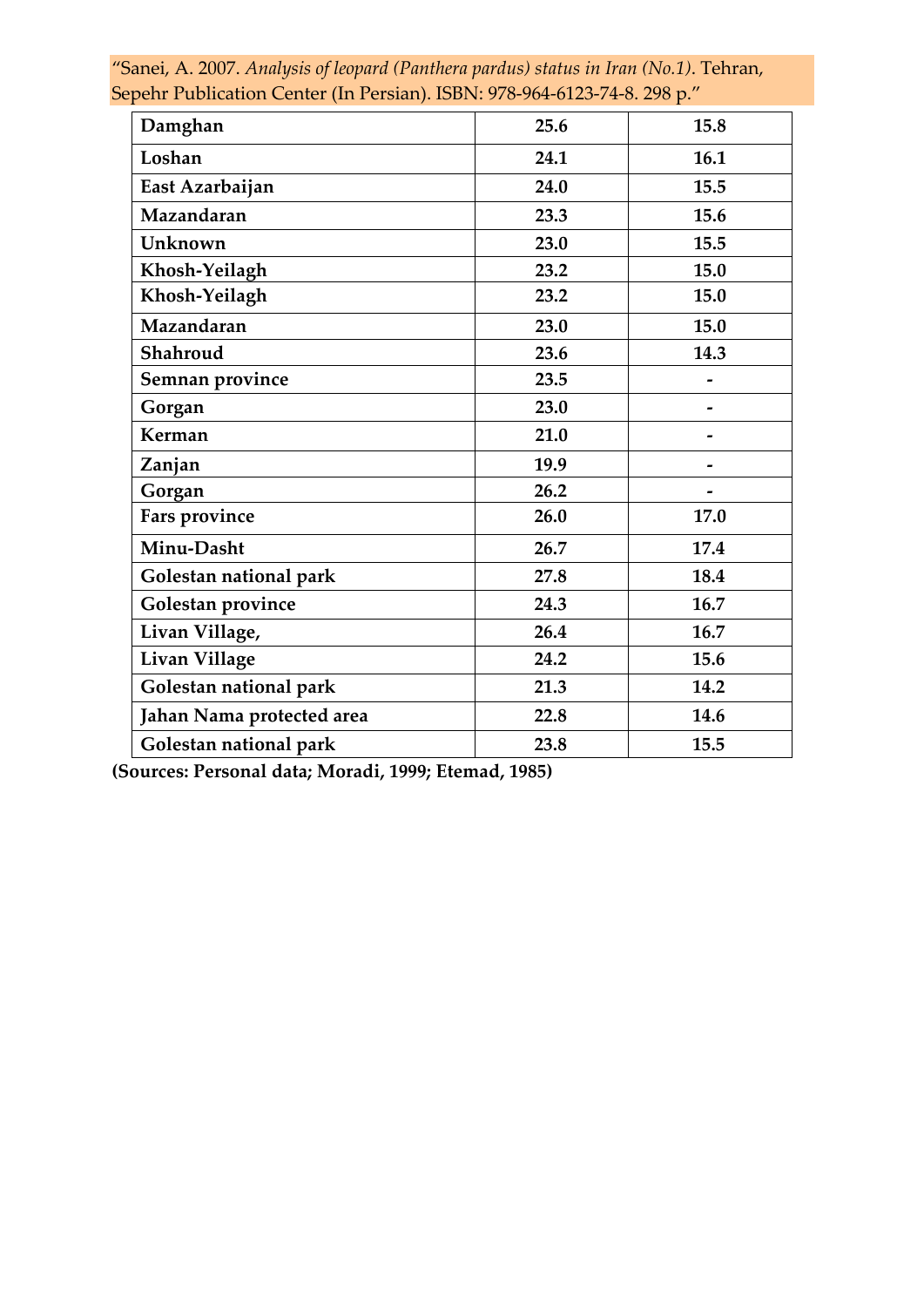

**Collecting biometry data of an immobilized leopard in Darabad Wildlife Museum,Tehran 2002 (Photo: Somayeh Moezzi)** 

**\_\_\_\_\_\_\_\_\_\_\_\_\_\_\_\_\_\_\_\_\_\_\_\_\_\_\_\_\_\_\_\_\_\_\_\_**

Etemad I. 1985. Mammals of Iran, volume 2. Department of Environment of Iran (In Persian), Tehran.

Moradi M. 1999. Plan for recognition of natural environment. University of Zanjan (In Persian), Zanjan.